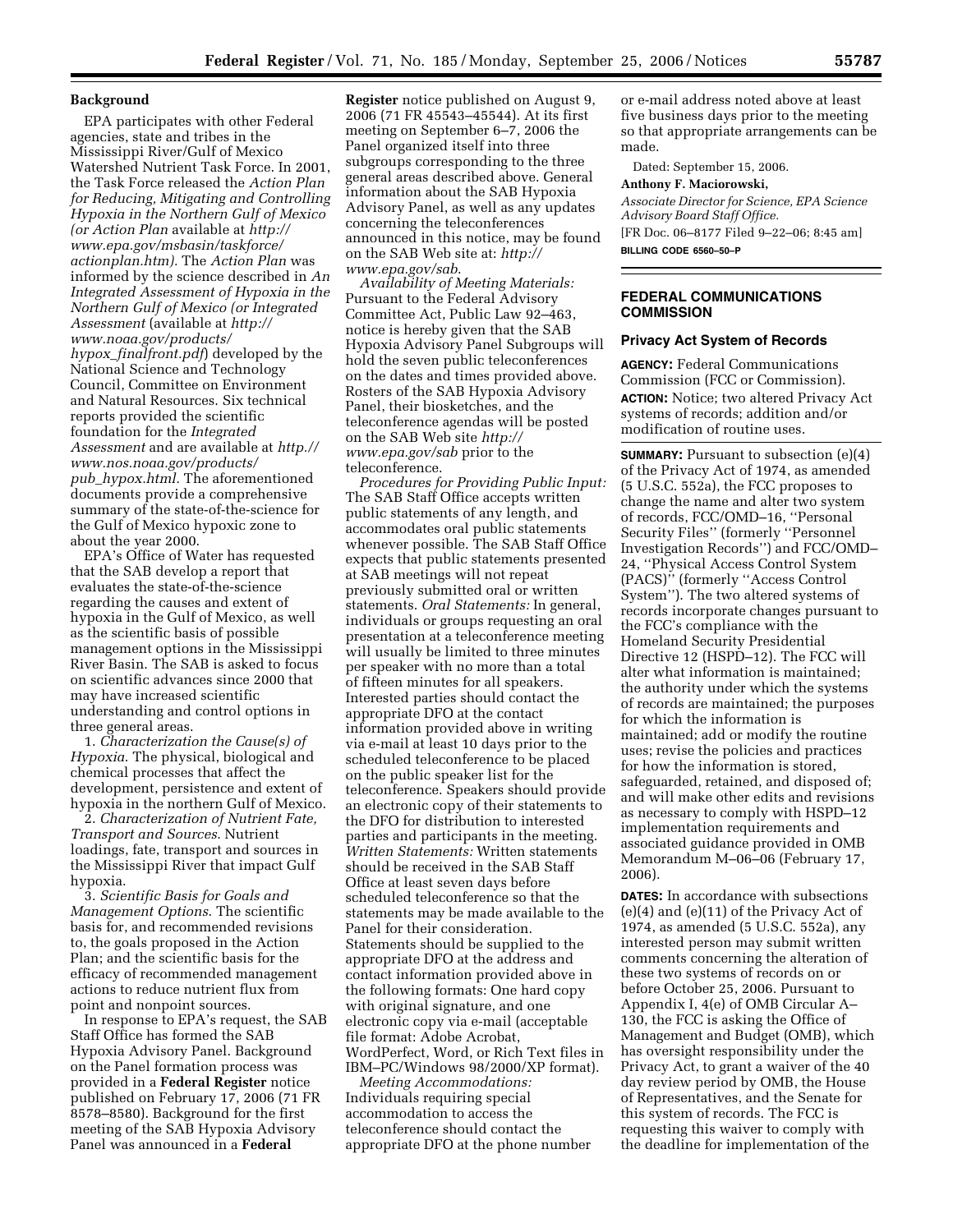HSPD–12 requirements. The two proposed altered systems shall be effective on October 25, 2006 unless the FCC receives comments that require a contrary determination. The Commission will publish a document in the **Federal Register** notifying the public if any changes are necessary. As required by 5 U.S.C. 552a(r) of the Privacy Act of 1974, as amended, the FCC is submitting reports on these proposed altered systems to OMB and to both Houses of Congress.

**ADDRESSES:** Comments should be sent to Leslie F. Smith, Privacy Analyst, Performance Evaluation and Records Management (PERM), Room 1–C216, Federal Communications Commission (FCC), 445 12th Street, SW., Washington, DC 20554, (202) 418–0217,

or via the Internet at *Leslie.Smith@fcc.gov.* Comments may also be sent to Hillary A. Jaffe, Policy Analyst, Information Policy and Technology Branch, Office of

Management and Budget, New Executive Office Building, 725 17th Street, NW., Washington, DC 20503, fax (202) 395–5167, or via the Internet at *Hillary*\_*A.*\_*Jaffe@omb.eop.gov.*

**FOR FURTHER INFORMATION CONTACT:** Leslie F. Smith, Performance Evaluation and Records Management (PERM), Room 1–C216, Federal Communications Commission, 445 12th Street, SW., Washington, DC 20554, (202) 418–0217 or via the Internet at *Leslie.Smith@fcc.gov.*

**SUPPLEMENTARY INFORMATION:** As required by the Privacy Act of 1974, as amended, 5 U.S.C. 552a(e)(4) and (e)(11), this document sets forth notice of the proposed alteration of two systems of records maintained by the FCC; and addition and/or modification of the routine uses. The FCC previously gave complete notice of the system of records covered under this Notice by publication in the **Federal Register** on April 5, 2006 (71 FR 17234) for FCC/ OMD–16, ''Personal Security Files,'' and on October 23, 2000, (65 FR 63468) for FCC/OMD–24, ''Physical Access Control System (PACS).'' This notice is a summary of the more detailed information about the two proposed altered systems of records, which may be viewed at the location given above in the **ADDRESSES** section. The purposes for altering FCC/OMD–16, ''Personnel Security Files'' and FCC/OMD–24, ''Physical Access Control System (PACS),'' are to change the name of each system of records; to change the information that is being maintained; to change the statutory authority under which information is maintained; to add or modify the routine uses; to change

the policies and practices for storage, retrieval, retention, access, and disposal of information; and otherwise to alter, update, and revise the two systems of records, as necessary, to comply with the requirements for implementation of HSPD–12 and to adhere to the guidance provided in OMB Memorandum M–06– 06 (February 17, 2006).

The FCC proposes to achieve these purposes by altering each system of records with these changes: FCC/OMD– 16, ''Personnel Security Files'' (formerly ''Personnel Investigation Records'') with these changes:

Changes in the information that is being maintained; changes in the authority under which the information is collected and maintained; changes to the purposes for maintaining the information; and changes to the policies for storing, retrieving, accessing, retaining, adding and/or modifying the routine uses; disposing of records in the two systems of records to make them compliant with the requirements of HSPD–12. All these changes are done to adhere to the guidelines contained in OMB Memorandum M–06–06 (February 17, 2006).

The proposed routine uses for FCC/ OMD–16, Personnel Security Files, are:

1. Litigation by the Department of Justice—when (a) the FCC or any component thereof; or (b) any employee of the FCC in his or her official capacity; (c) any employee of the FCC in his or her individual capacity where the Department of Justice (DOJ) has agreed to represent the employee; or (d) the United States Government, is a party to litigation or has an interest in such litigation, and by careful review, the FCC determines that the records are both relevant and necessary to the litigation and the use of such records by the DOJ is therefore deemed by the FCC to be for a purpose compatible with the purpose for which the FCC collected the records.

2. A Court or Adjudicative Body—in a proceeding when: (a) The FCC or any component thereof; (b) any employee of the FCC in his or her official capacity; (c) any employee of the FCC in his or her individual capacity where the Department of Justice (DOJ) has agreed to represent the employee; or (d) the United States Government, is a party to litigation or has an interest in such litigation, and by careful review, the FCC determines that the records are both relevant and necessary to the litigation and the use of such records is therefore deemed by the FCC to be for a purpose that is compatible with the purpose for which the FCC collected the records;

3. Law Enforcement and Investigation—except as noted on Forms SF 85, 85–P, and 86, when a record on its face, or in conjunction with other records, indicates a violation or potential violation of a law, whether civil, criminal, or regulatory in nature, and whether arising by general statute or particular program statute, or by regulation, rule, or order issued pursuant thereto, disclosure may be made to the appropriate public authority, whether Federal, foreign, State, local, or tribal, otherwise, responsible for enforcing, investigating, or prosecuting such violation or charged with enforcing or implementing the statute, or rule, regulation, or order issued pursuant thereto, if the information disclosed is relevant to any enforcement, regulatory, investigative, or prosecutorial responsibility of the receiving entity.

4. Congressional Inquiries—when requested by a Congressional office in response to an inquiry by an individual made to the Congressional office for their own records;

5. Government-wide Program Management and Oversight—when requested by the National Archives and Records Administration or the General Services Administration for the purpose of records management inspections conducted under authority of 44 U.S.C. 2904 and 2906; when the U.S. Department of Justice is contacted in order to obtain that department's advice regarding disclosure obligations under the Freedom of Information Act; or when the Office of Management and Budget is contacted in order to obtain that office's advice regarding obligations under the Privacy Act, or when necessary to the review of private relief legislation pursuant to OMB Circular A– 19;

6. Contract Services, Grants, or Cooperative Agreements—a record may be disclosed to FCC contractors, grantees, or volunteers who have been engaged to assist the FCC in the performance of a contract service, grant, cooperative agreement, or other activity related to this system of records and who need to have access to the records in order to perform their activity. Recipients shall be required to comply with the requirements of the Privacy Act of 1974, as amended, 5 U.S.C. 552a.

7. Employment, Clearances, Licensing, Contract, Grant, or other Benefits Decisions by the agency disclosure may be made to a Federal, State, or local government maintaining civil, criminal, or other relevant enforcement records, or other pertinent records, or to another public authority or professional organization, if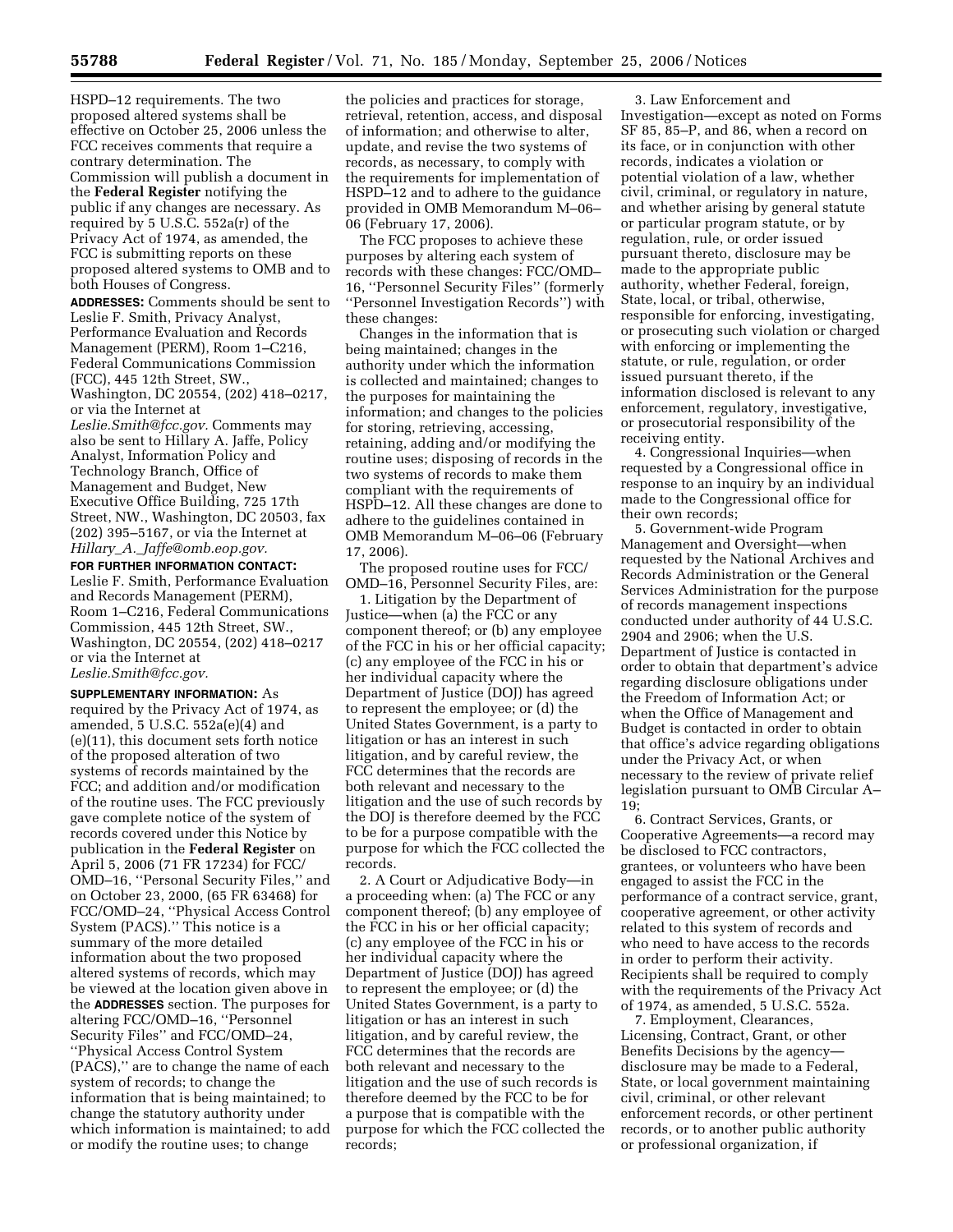necessary to obtain information relevant to an investigation concerning the retention of an employee or other personnel action (other than hiring), the retention of a security clearance, the letting of a contract, or the issuance or retention of a grant or other benefit. The other agency or licensing organization may then make a request supported by the written consent of the individual for the entire record if it so chooses. No disclosure will be made unless the information has been determined to be sufficiently reliable to support a referral to another office within the FCC or to another Federal agency for criminal, civil, administrative personnel, or regulatory action;

8. Employment, Clearances, Licensing, Contract, Grant, or other Benefits Decisions by other than the agency—disclosure may be made to a Federal, State, local, or tribal government or other public authority of the fact that this system of records contains information relevant to the retention of an employee, the retention of a security clearance, the letting of a contract, or the issuance or retention of a license, grant, or other benefit. The other agency or licensing organization may then make a request supported by the written consent of the individual for the entire record if it so chooses. No disclosure will be made unless the information has been determined to be sufficiently reliable to support a referral to another office within the FCC or to another Federal agency for criminal, civil, administrative personnel, or regulatory action

9. Labor Relations—disclosure may be made to officials of labor organizations recognized under 5 U.S.C. Chapter 71 upon receipt of a formal request and in accord with the conditions of 5 U.S.C. 7114 when relevant and necessary to their duties of exclusive representation concerning personnel policies, practices, and matters affecting working conditions.

10. National Security and Intelligence Matters—disclosure of these records may be disclosed to Federal, State, local agencies, or other appropriate entities or individuals, or through established liaison channels to selected foreign government in order to enable an intelligence agency to carry out its responsibilities under the National Security Act of 1947, as amended, the CIA Act of 1949, as amended, Executive Order 12333 or any successor order, applicable to national security directives, or classified implementing procedures approved by the Attorney General and promulgated pursuant to such statutes, orders, or directives.

The FCC will use the records in FCC/ OMD–16, ''Personal Security Files,'' to conduct background investigations to determine compliance with Federal regulations and/or to make a determination about an individual's suitability, eligibility, and fitness for Federal employment or contractual services, access to classified materials and/or restricted areas, to evaluate the appropriate security clearance(s), and to take action on or to respond to a complaint about a threat, harassment, intimidation, violence, or other inappropriate behavior involving FCC employees, interns, volunteers, and contractors.

The proposed routine uses for FCC/ OMD–24, Physical Access Control System (PACS), are:

1. Litigation by the Department of Justice—when (a) the FCC or any component thereof; or (b) any employee of the FCC in his or her official capacity; (c) any employee of the FCC in his or her individual capacity where the FCC or the Department of Justice (DOJ) has agreed to represent the employee; or (d) the United States Government, is a party to litigation or has an interest in such litigation, and by careful review, the FCC determines that the records are both relevant and necessary to the litigation and the use of such records by the DOJ is therefore deemed by the FCC to be for a purpose compatible with the purpose for which the FCC collected the records.

2. Court or Adjudicative Body—in a proceeding when: (a) The FCC or any component thereof; (b) any employee of the FCC in his or her official capacity; (c) any employee of the FCC in his or her individual capacity where the Department of Justice (DOJ) has agreed to represent the employee; or (d) the United States Government, is a party to litigation or has an interest in such litigation, and by careful review, the FCC determines that the records are both relevant and necessary to the litigation and the use of such records is therefore deemed by the FCC to be for a purpose that is compatible with the purpose for which the FCC collected the records;

3. Law Enforcement and Investigation—except as noted on Forms SF 85, 85–P, and 86, when a record on its face, or in conjunction with other records, indicates a violation or potential violation of a law, whether civil, criminal, or regulatory in nature, and whether arising by general statute or particular program statute, or by regulation, rule, or order issued pursuant thereto, disclosure may be made to the appropriate public authority, whether Federal, foreign,

State, local, or tribal, otherwise, responsible for enforcing, investigating, or prosecuting such violation or charged with enforcing or implementing the statute, or rule, regulation, or order issued pursuant thereto, if the information disclosed is relevant to any enforcement, regulatory, investigative, or prosecutorial responsibility of the receiving entity.

4. Congressional Inquiries—when requested by a Congressional office in response to an inquiry by an individual made to the Congressional office for their own records;

5. Government-wide Program Management and Oversight—when requested by the National Archives and Records Administration or the General Services Administration for the purpose of records management inspections conducted under authority of 44 U.S.C. 2904 and 2906; when the U.S. Department of Justice is contacted in order to obtain that department's advice regarding disclosure obligations under the Freedom of Information Act; or when the Office of Management and Budget is contacted in order to obtain that office's advice regarding obligations under the Privacy Act, or when necessary for the review of private relief legislation pursuant to OMB Circular No. A–19;

6. Contract Services, Grants, or Cooperative Agreements—a record may be disclosed to FCC contractors, grantees, or volunteers who have been engaged to assist the FCC in the performance of a contract service, grant, cooperative agreement, or other activity related to this system of records and who need to have access to the records in order to perform their activity. Recipients shall be required to comply with the requirements of the Privacy Act of 1974, as amended, 5 U.S.C. 552a.

7. Employment, Clearances, Licensing, Contract, Grant, or other Benefits Decisions by the agency disclosure may be made to a Federal, State, or local government maintaining civil, criminal, or other relevant enforcement records, or other pertinent records, or to another public authority or professional organization, if necessary to obtain information relevant to an investigation concerning the retention of an employee or other personnel action (other than hiring), the retention of a security clearance, the letting of a contract, or the issuance or retention of a grant or other benefit;

8. Employment, Clearances, Licensing, Contract, Grant, or other Benefits Decisions by other than the agency—disclosure may be made to a Federal, State, local, or tribal government, or other public authority of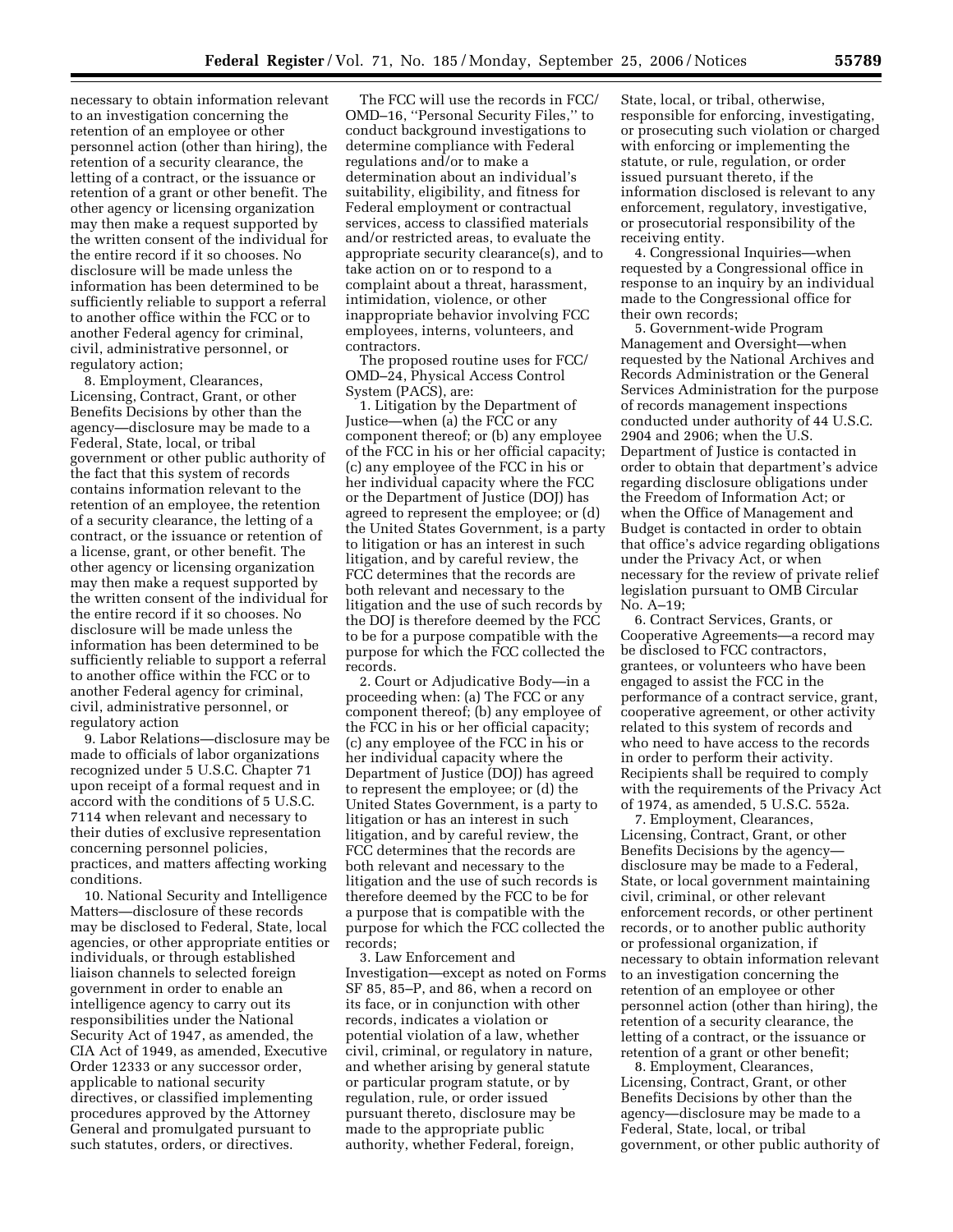the fact that this system of records contains information relevant to the retention of an employee, the retention of a security clearance, the letting of a contract, or the issuance or retention of a license, grant, or other benefit. The other agency or licensing organization may then make a request supported by the written consent of the individual for the entire records if it so chooses. No disclosure will be made unless the information has been determined to be sufficiently reliable to support a referral to another office within the agency or to another Federal agency for criminal, civil, administrative, personnel or regulatory action;

9. Labor Relations—A record from this system may be disclosed to officials of labor organizations recognized under 5 U.S.C. Chapter 71 upon receipt of a formal request and in accord with the conditions of 5 U.S.C. 7114 when relevant and necessary to their duties of exclusive representation concerning personnel policies, practices, and matters affecting working conditions.

10. National Security and Intelligence Matters—disclosure of these records may be disclosed to Federal, State, local agencies, or other appropriate entities or individuals, or through established liaison channels to selected foreign government in order to enable an intelligence agency to carry out its responsibilities under the National Security Act of 1947, as amended, the CIA Act of 1949, as amended, Executive Order 12333 or any successor order, applicable to national security directives, or classified implementing procedures approved by the Attorney General and promulgated pursuant to such statutes, orders, or directives;

11. Invalid PIV Card Notification —disclosure may be made to notify another Federal agency, when, or to verify whether, a PIV card is no longer valid; and

**Note:** Disclosures to the FCC of data pertaining to date and time of entry and exit of a Commission employee working in the District of Columbia may not be made to supervisors, managers, or any other individuals (other than the individual to whom the information applies) to verify the employee's time and attendance record for personnel actions because 5 U.S.C. 6106 prohibits Federal Executive Agencies (other than the Bureau of Engraving and Printing) from using a recording clock within the District of Columbia, unless the clock is used as part of a flexible schedule program under 5 U.S.C. 6120 *et seq.* The FCC will use records in FCC/OMD–24, ''Physical Access Control System (PACS),'' to ensure the safety and security of FCC facilities, systems, and information, employees, contractors, interns, guests, frequent visitors, while they are within the FCC buildings and facilities; to

verify that all individuals entering the FCC buildings and other Federal facilities, and using FCC and Federal information resources have such authorization; and to track and control FCC badges issued to individuals entering and existing FCC facilities, using FCC systems, and/or accessing classified information.

This notice meets the requirement documenting the change in the two FCC systems of records, and provides the public, Congress, and the Office of Management and Budget (OMB) an opportunity to comment.

# **FCC/OMD–16**

#### **SYSTEM NAME:**

Personnel Security Files.1

# **SECURITY CLASSIFICATION:**

Most personnel identity verification records are not classified. However, in some cases, records of certain individuals, or portions of some records may have national defense/foreign policy classifications.

# **SYSTEM LOCATION:**

Security Operations Center, Office of Managing Director, Federal Communications Commission (FCC), 445 12th Street, SW., Room 1–B458, Washington, DC 20554.

# **CATEGORIES OF INDIVIDUALS COVERED BY THE SYSTEM:**

Information includes: 1. Current and former Federal Communications Commission (FCC) employees, including Commission retirees and those who resigned from the Commission, other Federal employees, applicants for employment in the Federal service or contracts, contractors of the FCC, experts, instructors, consultants to FCC and other Federal programs, visitors, and all others who may require regular, ongoing access to FCC and other Federal facilities, information technology systems, or information classified in the interest of national security, and individuals formerly in any of these positions;

2. Individuals who are authorized to perform or to use services provide in FCC facilities, *e.g.*, FCC credit union and employee assistance program staff (EAP); and

3. Individuals who are neither applicants nor employees of the Federal Government, but who are or were involved in Federal programs under a co-operative agreement, *e.g.*, students and interns.

# **CATEGORIES OF RECORDS IN THE SYSTEM:**

Information includes:

1. Data needed to identify an individual, including: Individual's last, first, middle names (filed alphabetically by last name), and former name(s) (as applicable); Social Security Number; date of birth; birthplace; home address; home telephone number(s); residential history; organizational unit; position title;

2. Individual's citizenship; security classification; types and dates of investigations; and agency conducting investigation, investigation dates, security clearance(s) and grant date(s), and position sensitivity level(s); and miscellaneous investigation comments;

3. Names of relatives; birth date(s), home address, and citizenship; relatives who work for the Federal government;

4. Reports about the individual's qualifications for a position, *e.g.*, employee/applicant's employment/work history, summary report of investigation, results of suitability decisions, employment references and contact information; and educational/ training institutions attended, degrees and certifications earned, and educational and training references;

5. Information needed to investigate an individual's character, conduct, and behavior in the community where he or she lives or lived; criminal history, *e.g.*, arrests and convictions for violations against the law; mental health history; drug use; financial information, *e.g.*, income tax return information and credit reports; reports of interviews with present and former supervisors, coworkers, associates, educators, and other related personal references and contact information;

6. Reports of inquiries with law enforcement agencies, employers, and reports of action after the Office of Personnel Management or FBI Section 8(d) Full Field Investigation; Notices of Security Investigation and other information developed from the above described Certificates of Clearance, *e.g.*, date of security clearances, requests for appeals, witness statements, investigator's notes, security violations, circumstances of violations, and agency action(s) taken;

7. Information needed to investigate allegations of FCC employee's misconduct;

8. Information needed to investigate miscellaneous complaints not covered by the FCC's formal or informal grievance procedure;

9. Information needed to conduct inquiries under the ''President's Program to Eliminate Waste and Fraud in Government;'' and

10. Information needed to investigate violence, threats, harassment, intimidation, or other inappropriate

<sup>1</sup>This system of records was formerly titled ''Personnel Investigation Records.''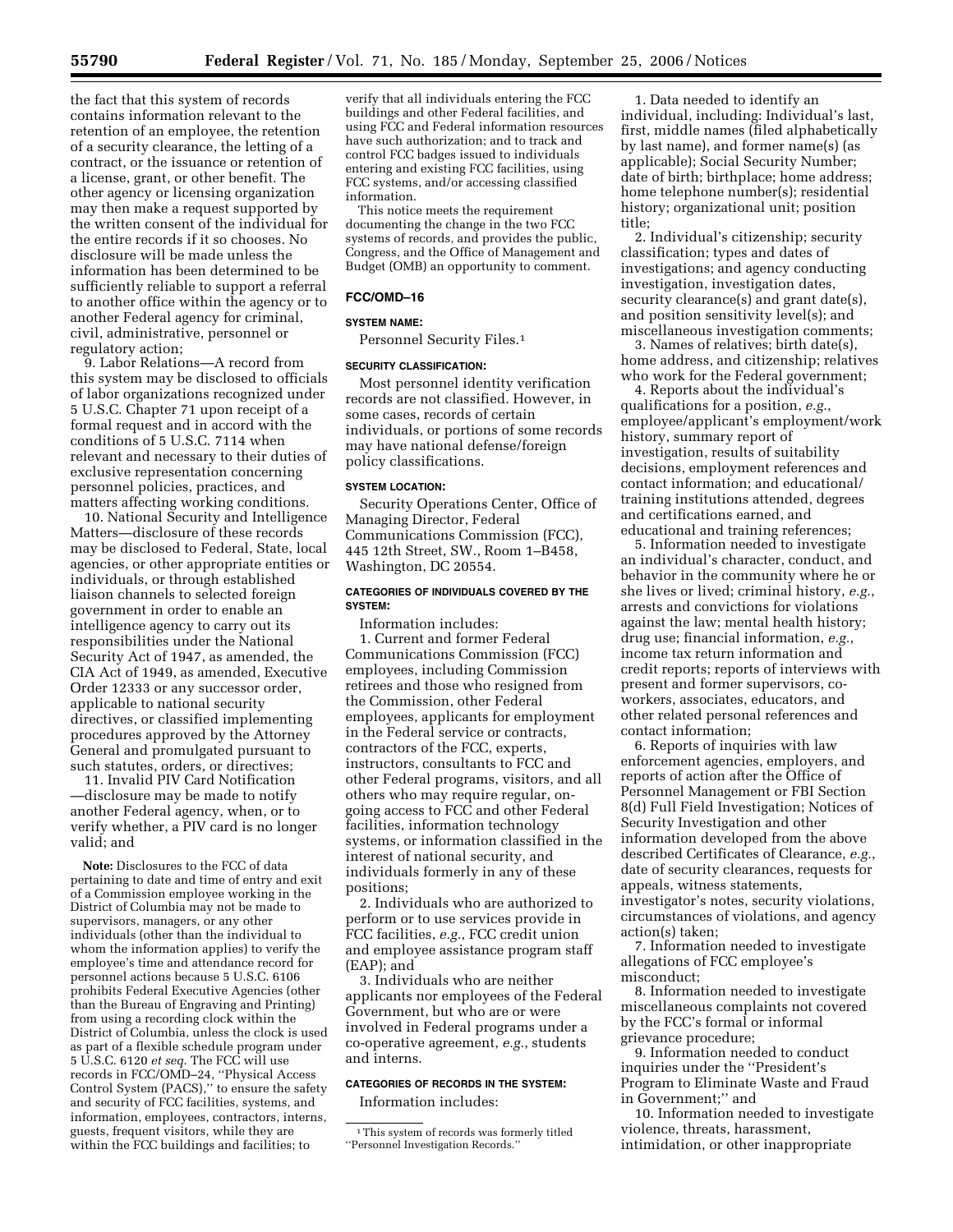behavior causing an FCC employee, contractor, or visitor(s) to fear for his/ her personal safety in the FCC workplace: Case number, victim's name, office telephone number, room number, organizational unit, duty station, position, supervisor, supervisor's telephone number, location of incident, activity at time of incident, circumstances surrounding the incident, perpetrator, name(s) and telephone number(s) of witness(es), injured party(s), medical treatment(s), medical report, property damages, report(s) to police and/or Federal Protective Services, and related miscellaneous information.

11. Information obtained from SF–85, SF–85P, SF–86, and SF–87 forms; summary reports from OPM or another Federal agency conducting background investigations; and results of adjudications and security violations. (**NOTE:** This system of records does not duplicate or supersede the Office of Personnel Management (OPM) Central– 9 system of records, which covers the investigations OPM and its contractors conduct on behalf of other agencies.)

# **AUTHORITY FOR MAINTENANCE OF THE SYSTEM:**

Depending upon the purpose(s) for the investigation, the U.S. government is authorized to ask for this information under 5 U.S.C. 1303, 1304, 3301, 7902, 9101; 42 U.S.C. 2165 and 2201; 50 U.S.C. 781 to 887; 5 CFR Parts 5, 732, and 736; Executive Orders 9397, 10450, 10865, 12196, 12333, 12356, and 12674; and Homeland Security Presidential Directive (HSPD) 12, ''Policy for a Common Identification Standard for Federal Employees and Contractors,'' August 27, 2004.

#### **PURPOSE(S):**

FCC Security Officer and the Personnel Security Specialist use this information to document and support decisions:

1. To determine compliance with Federal regulations and/or to make a determination about an individual's suitability, eligibility, and fitness for Federal employment, access to classified information or restricted areas, position sensitivity, security clearances, evaluations of qualifications, and loyalty to the United States, and to document such determinations;

2. To evaluate an applicant's qualifications and suitability to perform contractual services for the U.S. Government and to document such determinations;

3. To evaluate the eligibility and suitability of students, interns, or volunteers to the extent that their duties require access to FCC and other Federal

facilities, information, systems, or applications, and to document such determinations;

4. To respond to a written inquiry conducted under the ''President's Program to Eliminate Waste and Fraud in the Government;''

5. To take action on, or to respond to a complaint about a threat, harassment, intimidation, violence, or other inappropriate behavior involving one or more FCC employees and/or contract employees, and to counsel employees; and

6. To document security violations and supervisory actions taken.

#### **ROUTINE USES OF RECORDS MAINTAINED IN THE SYSTEM, INCLUDING CATEGORIES OF USERS AND THE PURPOSES OF SUCH USES:**

Information about individuals in this system of records may routinely be disclosed under the following conditions:

1. Litigation by the Department of Justice—when (a) the FCC or any component thereof; or (b) any employee of the FCC in his or her official capacity; (c) any employee of the FCC in his or her individual capacity where the Department of Justice (DOJ) has agreed to represent the employee; or (d) the United States Government, is a party to litigation or has an interest in such litigation, and by careful review, the FCC determines that the records are both relevant and necessary to the litigation and the use of such records by the DOJ is therefore deemed by the FCC to be for a purpose compatible with the purpose for which the FCC collected the records.

2. A Court or Adjudicative Body—in a proceeding when: (a) The FCC or any component thereof; (b) any employee of the FCC in his or her official capacity; (c) any employee of the FCC in his or her individual capacity where the Department of Justice (DOJ) has agreed to represent the employee; or (d) the United States Government, is a party to litigation or has an interest in such litigation, and by careful review, the FCC determines that the records are both relevant and necessary to the litigation and the use of such records is therefore deemed by the FCC to be for a purpose that is compatible with the purpose for which the FCC collected the records;

3. Law Enforcement and Investigation—except as noted on Forms SF 85, 85–P, and 86, when a record on its face, or in conjunction with other records, indicates a violation or potential violation of a law, whether civil, criminal, or regulatory in nature, and whether arising by general statute or particular program statute, or by

regulation, rule, or order issued pursuant thereto, disclosure may be made to the appropriate public authority, whether Federal, foreign, State, local, or tribal, otherwise, responsible for enforcing, investigating, or prosecuting such violation or charged with enforcing or implementing the statute, or rule, regulation, or order issued pursuant thereto, if the information disclosed is relevant to any enforcement, regulatory, investigative, or prosecutorial responsibility of the receiving entity.

4. Congressional Inquiries—when requested by a Congressional office in response to an inquiry by an individual made to the Congressional office for their own records;

5. Government-wide Program Management and Oversight—when requested by the National Archives and Records Administration or the General Services Administration for the purpose of records management inspections conducted under authority of 44 U.S.C. 2904 and 2906; when the U.S. Department of Justice is contacted in order to obtain that department's advice regarding disclosure obligations under the Freedom of Information Act; or when the Office of Management and Budget is contacted in order to obtain that office's advice regarding obligations under the Privacy Act, or when necessary to the review of private relief legislation pursuant to OMB Circular A– 19;

6. Contract Services, Grants, or Cooperative Agreements—a record may be disclosed to FCC contractors, grantees, or volunteers who have been engaged to assist the FCC in the performance of a contract service, grant, cooperative agreement, or other activity related to this system of records and who need to have access to the records in order to perform their activity. Recipients shall be required to comply with the requirements of the Privacy Act of 1974, as amended, 5 U.S.C. 552a.

7. Employment, Clearances, Licensing, Contract, Grant, or other Benefits Decisions by the agency disclosure may be made to a Federal, State, or local government maintaining civil, criminal, or other relevant enforcement records, or other pertinent records, or to another public authority or professional organization, if necessary to obtain information relevant to an investigation concerning the retention of an employee or other personnel action (other than hiring), the retention of a security clearance, the letting of a contract, or the issuance or retention of a grant or other benefit. The other agency or licensing organization may then make a request supported by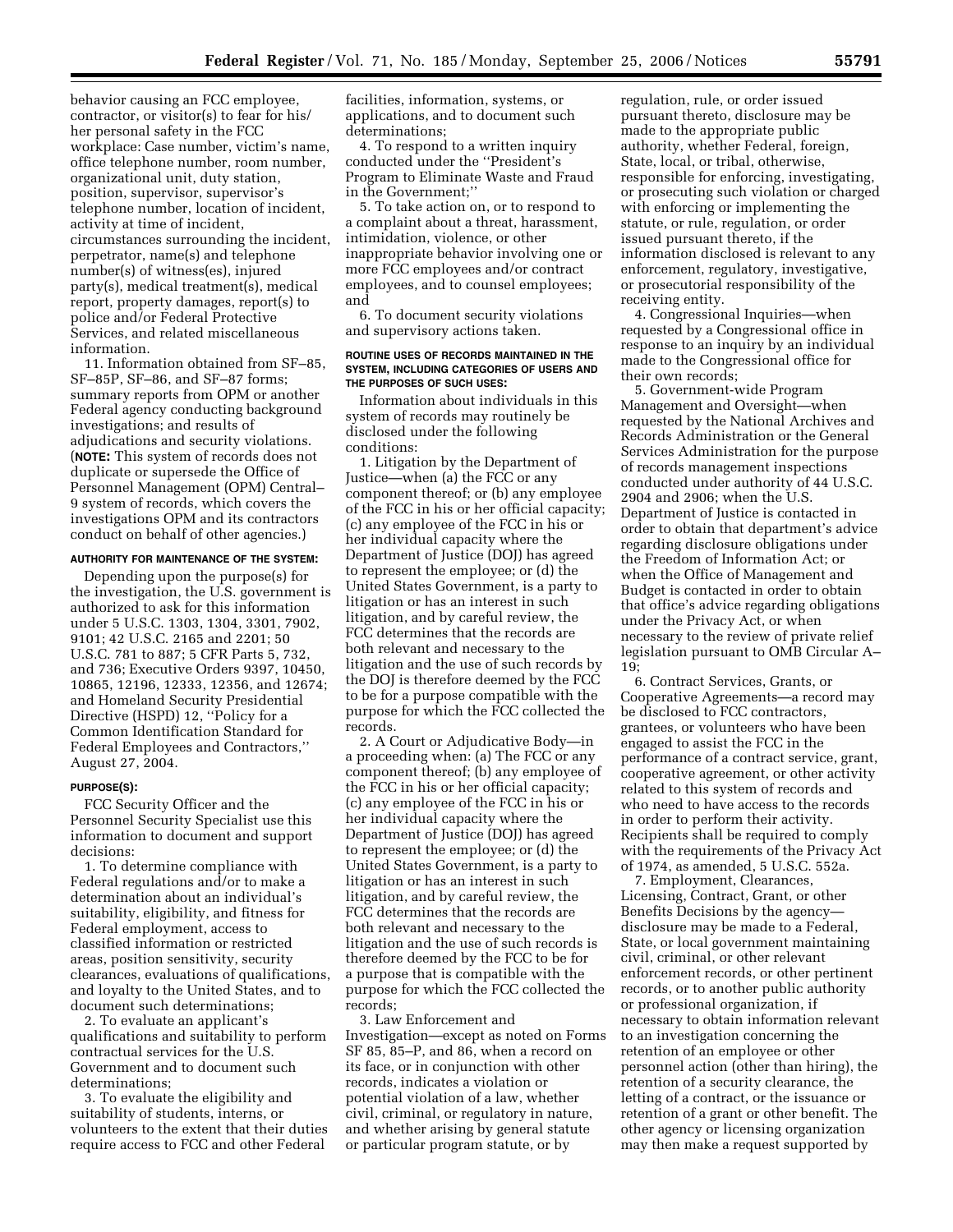the written consent of the individual for the entire record if it so chooses. No disclosure will be made unless the information has been determined to be sufficiently reliable to support a referral to another office within the FCC or to another Federal agency for criminal, civil, administrative personnel, or regulatory action;

8. Employment, Clearances, Licensing, Contract, Grant, or other Benefits Decisions by other than the agency—disclosure may be made to a Federal, State, local, or tribal government, or other public authority of the fact that this system of records contains information relevant to the retention of an employee, the retention of a security clearance, the letting of a contract, or the issuance or retention of a license, grant, or other benefit. The other agency or licensing organization may then make a request supported by the written consent of the individual for the entire record if it so chooses. No disclosure will be made unless the information has been determined to be sufficiently reliable to support a referral to another office within the FCC or to another Federal agency for criminal, civil, administrative personnel, or regulatory action.

9. Labor Relations—disclosure may be made to officials of labor organizations recognized under 5 U.S.C. Chapter 71 upon receipt of a formal request and in accord with the conditions of 5 U.S.C. 7114 when relevant and necessary to their duties of exclusive representation concerning personnel policies, practices, and matters affecting working conditions.

10. National Security and Intelligence Matters—disclosure of these records may be disclosed to Federal, State, local agencies, or other appropriate entities or individuals, or through established liaison channels to selected foreign government in order to enable an intelligence agency to carry out its responsibilities under the National Security Act of 1947, as amended, the CIA Act of 1949, as amended, Executive Order 12333 or any successor order, applicable to national security directives, or classified implementing procedures approved by the Attorney General and promulgated pursuant to such statutes, orders, or directives.

In each of these cases, the FCC will determine whether disclosure of the records is compatible with the purpose for which the records were collected.

# **DISCLOSURE TO CONSUMER REPORTING AGENCIES:**

None.

# **POLICIES AND PRACTICES FOR STORING, RETRIEVING, ACCESSING, RETAINING, AND DISPOSING OF RECORDS IN THE SYSTEM:**

# **STORAGE:**

Information is stored on paper records, which are stored in file folders in security containers, and in electronic records that are maintained in a standalone computer database.

# **RETRIEVABILITY:**

Records are retrieved by an individual's name or Social Security Number (SSN).

# **SAFEGUARDS:**

Comprehensive paper records are maintained in file folders and stored in approved security containers, which are locked and located within a secure, access-controlled area. Access is limited to approved security office and administrative personnel who have a need for them in the performance of their official duties, *e.g.*, who have responsibility for suitability determinations. Paper records limited (in number and scope) are kept in the FCC's regional offices and laboratory facilities in locked metal file cabinets in locked rooms.

Comprehensive electronic records are maintained in networked computer database(s). The computer database is secured through controlled access and passwords restricted to Federal employee and contractor security and administrative personnel on a ''need to know'' basis, *e.g.*, who have a need for them in the performance of their official duties, *e.g.*, who have responsibility for suitability determinations. Access to the records is restricted to those with a specific role in the Personal Identification Verification (PIV) process that requires access to background investigation forms to perform their duties, and who have been given a password to access that part of the system including background investigation records. The FCC Security Office staff maintains an audit trail. Individuals given roles in the PIV process must complete training specific to their roles to ensure that they are knowledgeable about how to protect individually identifiable information. The databases are backed-up on a daily basis to floppy disk(s), which are then stored in a secured area.

# **RETENTION AND DISPOSAL:**

These records are retained and disposed of in accordance with General Records Schedule 18, item 22a, approved by the National Archives and Records Administration (NARA). Both paper and electronic records are retained during employment or while an

individual is actively involved in Federal programs. As appropriate, records are returned to investigating agencies after employment terminates; otherwise, the records are destroyed upon notification of death or not later than five years after the employee's retirement or separation from the FCC, or the employee's transfer to another Federal agency or department, whichever is applicable.

In accordance with NARA guidelines, the FCC destroys paper records are by shredding; and electronic records are destroyed by electronic erasure. Individuals interested in further information about retention and disposal may request a copy of the disposition instructions from the FCC Privacy Act Officer.

# **SYSTEM MANAGER(S) AND ADDRESS:**

Security Operations Center, Office of the Managing Director, Federal Communications Commission (FCC), 445 12th Street, SW., Room 1–B458, Washington, DC 20554.

#### **NOTIFICATION PROCEDURE:**

Under the authority granted to heads of agencies by 5 U.S.C. 552a (k), the FCC has determined (47 CFR 0.561) that this system of records is exempt from disclosing its notification procedure for this system of records.

#### **RECORD ACCESS PROCEDURES:**

Under the authority granted to heads of agencies by 5 U.S.C. 552a (k), the FCC has determined (47 CFR 0.561) that this system of records is exempt from disclosing its record access procedures for this system of records.

### **CONTESTING RECORD PROCEDURE:**

Under the authority granted to heads of agencies by 5 U.S.C. 552a (k), the FCC has determined (47 CFR 0.561) that this system of records is exempt from disclosing its contesting record procedure for this system of records.

#### **RECORD SOURCE CATEGORIES:**

Under the authority granted to heads of agencies by 5 U.S.C. 552a (k), the FCC has determined (47 CFR 0.561) that this system of records is exempt from disclosing its record sources for this system of records.

#### **EXEMPTION FROM CERTAIN PROVISIONS OF THE ACT:**

This system of records is exempt from sections (c)(3), (d), (e)(4)(G), (H), and (I), and (f) of the Privacy Act of 1974, 5 U.S.C. 552a, and from 47 CFR 0.554– 0.557 of the Commission's rules. These provisions concern the notification, record access, and contesting procedures described above, and also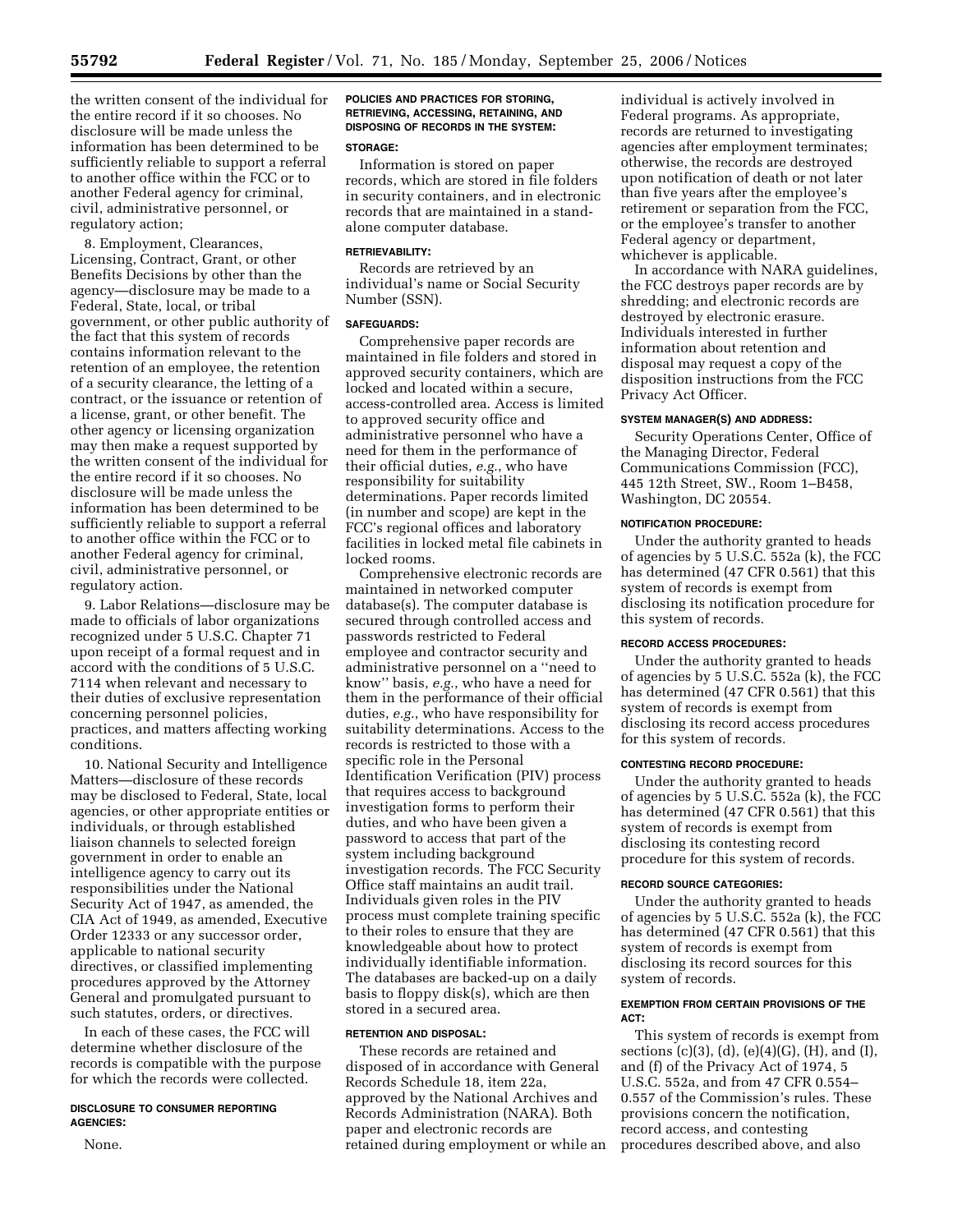the publication of record sources. The system is exempt from these provisions because it contains the following types of information:

1. Investigative material compiled for law enforcement purposes as defined in Section (k)(2) of the Privacy Act;

2. Properly classified information, obtained from another Federal agency during the course of a personnel investigation, which pertains to national defense and foreign policy, as stated in Section (k)(1) of the Privacy Act; and

3. Investigative material compiled solely for the purpose of determining suitability, eligibility, or qualifications for Federal civilian employment, as described in Section (k)(5) of the Privacy Act, as amended. (Information will be withheld to the extent it identifies witnesses promised confidentiality as a condition of providing information during the course of the background investigation.)

# **FCC/OMD–24**

#### **SYSTEM NAME:**

Physical Access Control System (PACS)2

# **SECURITY CLASSIFICATION:**

None.

# **SYSTEM LOCATION:**

Information in this system is maintained in the following location: Security Operations Center, Office of the Managing Director, Federal Communications Commission (FCC), 445 12th Street, SW., Room 1–B458, Washington, DC 20554. This location is in a Federal building, where staffed guard stations have been established and which has an installed Personal Identity Verification (PIV) card reader system.

# **CATEGORIES OF INDIVIDUALS COVERED BY THE SYSTEM:**

Any individual who requires regular, on-going access to FCC facilities and information technology systems. This includes but is not limited to:

1. Current FCC employees and current contractors;

2. Frequent visitors, temporary hires, special parking access users, and day contractors;

3. Applicants for Federal employment or contract work;

4. FCC students, interns, volunteers, affiliates, and individuals formerly in these positions, *e.g.*, retired FCC employees; and

5. Non-FCC employees who are authorized to perform or use services in

FCC facilities on an on-going basis, *e.g.*, credit union employees, restaurant employees, and building maintenance and cleaning employees.

This system does apply to occasional visitors or short-term guests to whom the FCC will issue temporary identification and credentials, who may include:

1. All visitors to FCC, *e.g.*, non-FCC federal employees and contractors, students, interns, volunteers, and affiliates; and

2. Individuals authorized to perform or use services provided in FCC facilities on an infrequent basis, *e.g.*, and service and maintenance workers performing cleaning, maintenance, and repair duties in the Commission's buildings and facilities.

# **CATEGORIES OF RECORDS IN THE SYSTEM:**

The system consists of a computer database containing records on those individuals to whom the FCC has issued credentials. The records are filed alphabetically by last name, with a corresponding badge number.

1. FCC employee/temporary hire database includes: Full name (first, middle, and last names), Social Security Number (SSN), birth date, signature, image (photograph), fingerprints, hair color, eye color, height, weight, FCC telephone number, FCC Bureau/Office, FCC office/room number, personal identification number (PIN), background investigation form data and results, date the personal identify verification (PIV) card was issued and expiration dates, PIV registrar approval signature, PIV card serial number, emergency responder designation, copies of documents verifying identification or information derived from such documents, *e.g,* document title, document issuing authority, document number, document expiration date, other document information), national security level clearance and expiration date, parking permit data, computer system user name, user access and permission rights, authentication certificates, and digital signature information.

2. Contractor database includes: First, middle, and last name, Social Security Number (SSN), birth date, signature, image (photograph), fingerprints, hair color, eye color, height, weight, contractor company name, Federal supervisor, telephone number, FCC point of contact, FCC Bureau/Office, FCC office/room number, FCC telephone number, and FCC contractor badge number, personal identification number (PIN), background investigation form data and results, date the personal identify verification (PIV) card was

issued and expiration dates, PIV registrar approval signature, PIV card serial number, emergency responder designation, copies of documents verifying identification or information derived from such documents, *e.g.*, document title, document issuing authority, document number, document expiration date, other document information), national security level clearance and expiration date, parking permit data, computer system user name, user access and permission rights, authentication certificates, and digital signature information.

3. Frequent Visitor's database includes: First and last names, employer's name, address, telephone number, image (photograph), and date of issuance and expiration date.

4. Day contractor database includes: First and last name along with badge number, date of issuance and expiration date.

5. Visitor database includes: First and last name, image (photograph), FCC point of contact and date of issuance.

6. Special Parking Access database includes: First and last name, telephone number, employer, FCC point of contact, and date of issuance.

**Note:** Records maintained on cardholders entering FCC facilities or using FCC systems, *e.g.*, FCC employees and contractors, include: Individual's first, middle, and last name, PIV card number, date, time, and location of entry and exit, FCC bureau/office, contractor/ visitor's employer's name, address, telephone number, level of national security clearance and expiration date, digital signature information, and computer networks/ applications/data accessed, and FCC point of contact.

#### **AUTHORITY FOR MAINTENANCE OF THE SYSTEM:**

5 U.S.C. 301; Federal Information Security Act (Pub. L. 104–106, sec. 5113); Electronic Government Act (Pub. L. 104–347, sec. 203); Paperwork Reduction Act of 1995 (44 U.S.C. 3501); Government Paperwork Elimination Act (Pub. L. 105–277, 44 U.S.C. 3504); Homeland Security Presidential Directive (HSPD) 12, ''Policy for a Common Identification Standard for Federal Employees and Contractors,'' August 27, 2004; Federal Property and Administrative Act of 1949, as amended; and Department of Justice Report, ''Vulnerability Assessment of Federal Facilities,'' June 28, 1995.

#### **PURPOSE(S):**

The purposes of the system are: 1. To ensure the safety and security of FCC facilities, systems, and information, FCC employees, contractors, interns, guests, and frequent visitors;

2. To verify that all people entering the FCC facilities, using FCC and

<sup>2</sup>This system of records was formerly titled ''Access Control System.''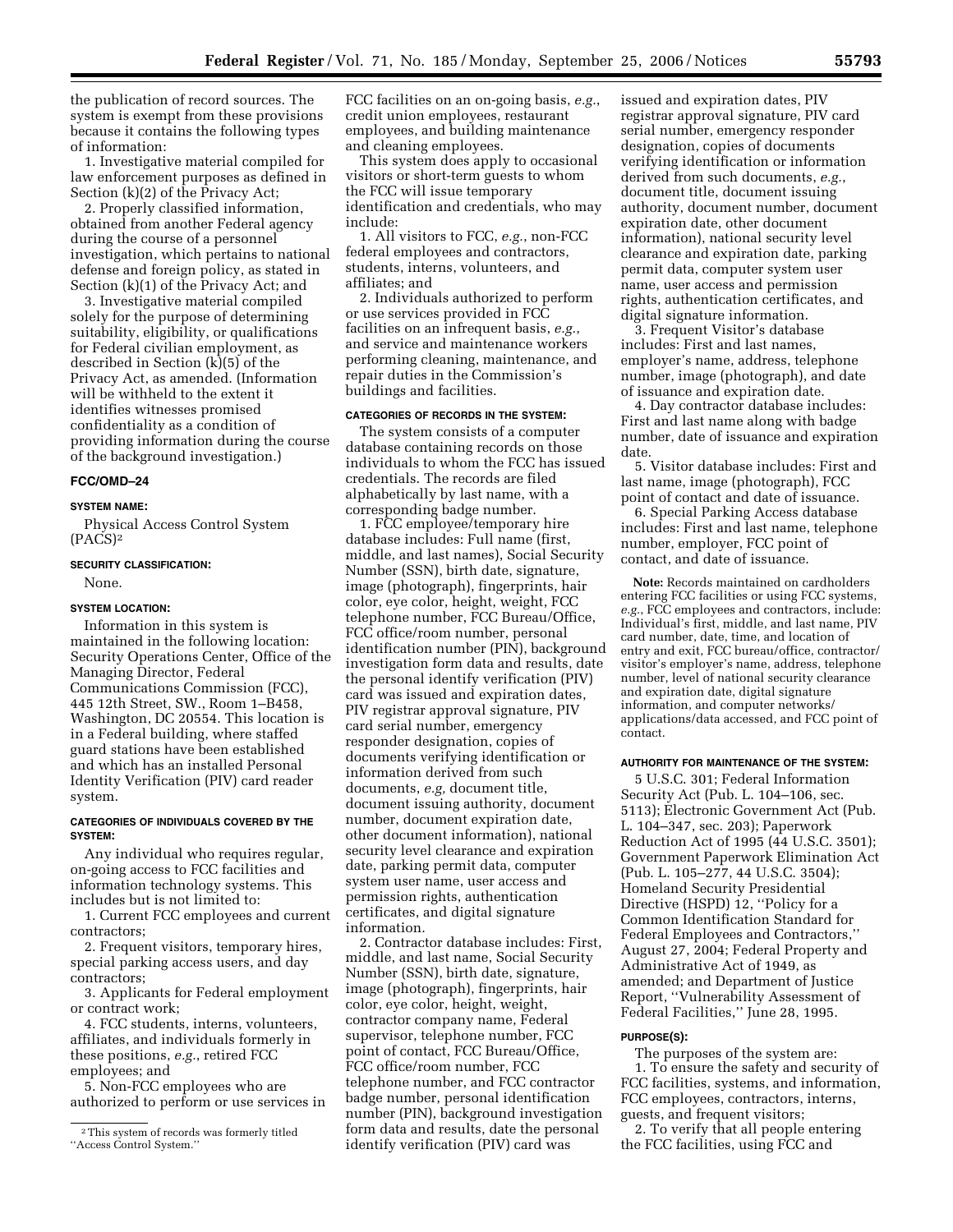Federal information resources (or accessing classified information), are authorized to do so;

3. To track and control FCC badges (PIV cards) issued to individuals entering and exiting these facilities, using FCC systems, or accessing classified information; and

4. To provide a method by which the FCC may ascertain the times each person was in these facilities.

# **ROUTINE USES OF RECORDS MAINTAINED IN THE SYSTEM, INCLUDING CATEGORIES OF USERS AND THE PURPOSES OF SUCH USES:**

1. Litigation by the Department of Justice—when (a) the FCC or any component thereof; or (b) any employee of the FCC in his or her official capacity; (c) any employee of the FCC in his or her individual capacity where the FCC or the Department of Justice (DOJ) has agreed to represent the employee; or (d) the United States Government, is a party to litigation or has an interest in such litigation, and by careful review, the FCC determines that the records are both relevant and necessary to the litigation and the use of such records by the DOJ is therefore deemed by the FCC to be for a purpose compatible with the purpose for which the FCC collected the records;

2. Court or Adjudicative Body—in a proceeding when: (a) The FCC or any component thereof; (b) any employee of the FCC in his or her official capacity; (c) any employee of the FCC in his or her individual capacity where the Department of Justice (DOJ) has agreed to represent the employee; or (d) the United States Government, is a party to litigation or has an interest in such litigation, and by careful review, the FCC determines that the records are both relevant and necessary to the litigation and the use of such records is therefore deemed by the FCC to be for a purpose that is compatible with the purpose for which the FCC collected the records;

3. Law Enforcement and Investigation—except as noted on Forms SF 85, 85–P, and 86, when a record on its face, or in conjunction with other records, indicates a violation or potential violation of a law, whether civil, criminal, or regulatory in nature, and whether arising by general statute or particular program statute, or by regulation, rule, or order issued pursuant thereto, disclosure may be made to the appropriate public authority, whether Federal, foreign, State, local, or tribal, otherwise, responsible for enforcing, investigating, or prosecuting such violation or charged with enforcing or implementing the statute, or rule, regulation, or order

issued pursuant thereto, if the information disclosed is relevant to any enforcement, regulatory, investigative, or prosecutorial responsibility of the receiving entity;

4. Congressional Inquiries—when requested by a Congressional office in response to an inquiry by an individual made to the Congressional office for their own records;

5. Government-wide Program Management and Oversight—when requested by the National Archives and Records Administration or the General Services Administration for the purpose of records management inspections conducted under authority of 44 U.S.C. 2904 and 2906; when the U.S. Department of Justice is contacted in order to obtain that department's advice regarding disclosure obligations under the Freedom of Information Act; or when the Office of Management and Budget is contacted in order to obtain that office's advice regarding obligations under the Privacy Act, or when necessary for the review of private relief legislation pursuant to OMB Circular No. A–19;

6. Contract Services, Grants, or Cooperative Agreements—a record may be disclosed to FCC contractors, grantees, or volunteers who have been engaged to assist the FCC in the performance of a contract service, grant, cooperative agreement, or other activity related to this system of records and who need to have access to the records in order to perform their activity. Recipients shall be required to comply with the requirements of the Privacy Act of 1974, as amended, 5 U.S.C. 552a;

7. Employment, Clearances, Licensing, Contract, Grant, or other Benefits Decisions by the agency disclosure may be made to a Federal, State, or local government maintaining civil, criminal, or other relevant enforcement records, or other pertinent records, or to another public authority or professional organization, if necessary to obtain information relevant to an investigation concerning the retention of an employee or other personnel action (other than hiring), the retention of a security clearance, the letting of a contract, or the issuance or retention of a grant or other benefit;

8. Employment, Clearances, Licensing, Contract, Grant, or other Benefits Decisions by other than the agency—disclosure may be made to a Federal, State, local, or tribal government, or other public authority of the fact that this system of records contains information relevant to the retention of an employee, the retention of a security clearance, the letting of a contract, or the issuance or retention of

a license, grant, or other benefit. The other agency or licensing organization may then make a request supported by the written consent of the individual for the entire records if it so chooses. No disclosure will be made unless the information has been determined to be sufficiently reliable to support a referral to another office within the agency or to another Federal agency for criminal, civil, administrative, personnel or regulatory action;

9. Labor Relations—A record from this system may be disclosed to officials of labor organizations recognized under 5 U.S.C. Chapter 71 upon receipt of a formal request and in accord with the conditions of 5 U.S.C. 7114 when relevant and necessary to their duties of exclusive representation concerning personnel policies, practices, and matters affecting working conditions;

10. National Security and Intelligence Matters—disclosure of these records may be disclosed to Federal, State, local agencies, or other appropriate entities or individuals, or through established liaison channels to selected foreign government in order to enable an intelligence agency to carry out its responsibilities under the National Security Act of 1947, as amended, the CIA Act of 1949, as amended, Executive Order 12333 or any successor order, applicable to national security directives, or classified implementing procedures approved by the Attorney General and promulgated pursuant to such statutes, orders, or directives; and

11. Invalid PIV Card Notification disclosure may be made to notify another Federal agency, when, or to verify whether, a PIV card is no longer valid.

In each of these cases, the FCC will determine whether disclosure of the records is compatible with the purpose for which the records were collected.

**Note:** Disclosures to the FCC of data pertaining to date and time of entry and exit of a Commission employee working in the District of Columbia may not be made to supervisors, managers, or any other individuals (other than the individual to whom the information applies) to verify the employee's time and attendance record for personnel actions because 5 U.S.C. 6106 prohibits Federal Executive Agencies (other than the Bureau of Engraving and Printing) from using a recording clock within the District of Columbia, unless the clock is used as part of a flexible schedule program under 5 U.S.C. 6120 *et seq.* 

#### **POLICIES AND PRACTICES FOR STORING, RETRIEVING, ACCESSING, RETAINING, AND DISPOSING OF RECORDS IN THE SYSTEM:**

#### **STORAGE:**

The information is maintained in a password-protected or logical access